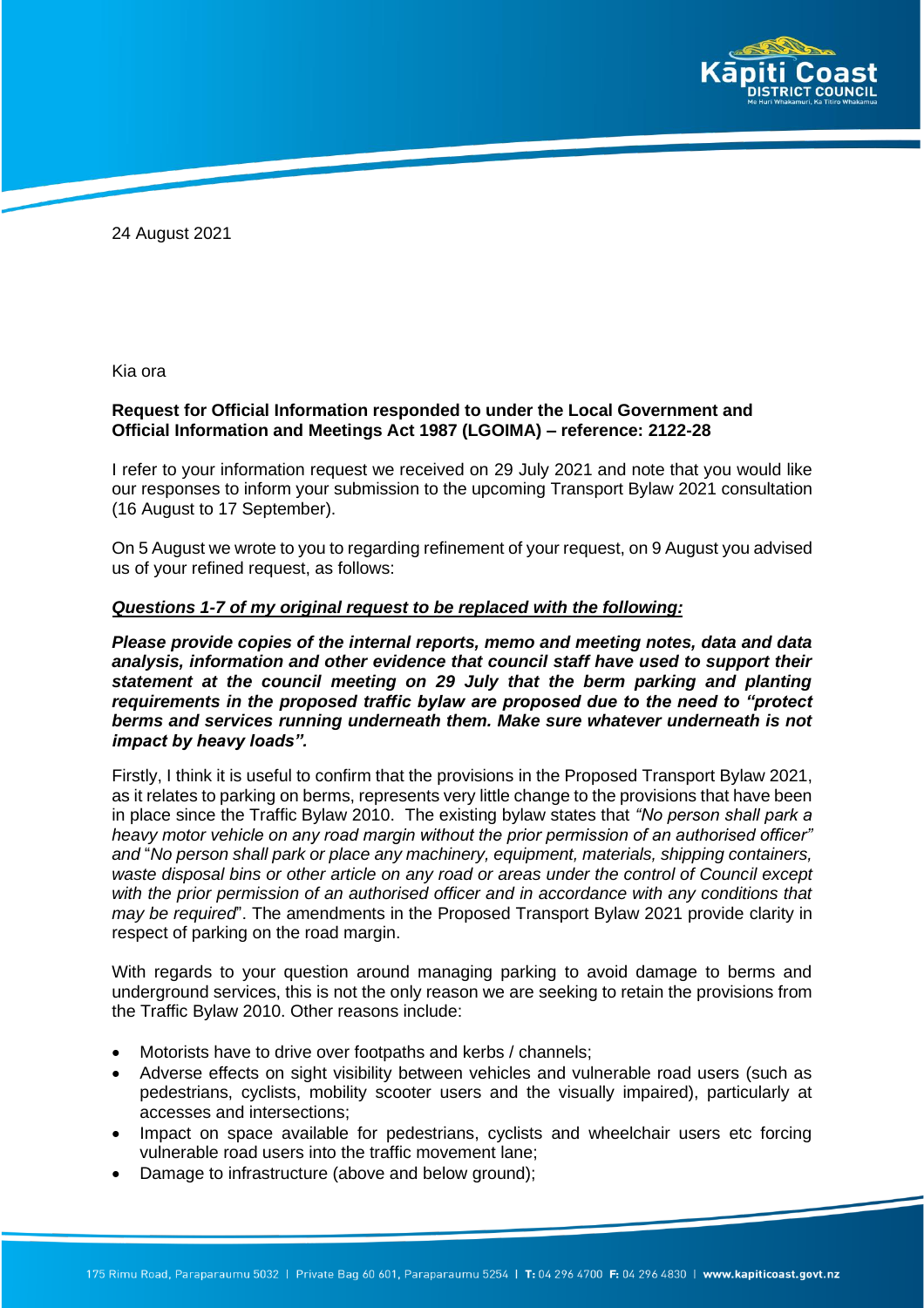- Challenges to obtaining access to maintain infrastructure; and
- Damage to the berms, kerbs and channels, street trees, and increase maintenance costs, particularly during / following wet weather.

As identified in the Statement of Proposal, Council receives service requests associated with damage to berms and these were analysed to inform the bylaw. Over a two-year period from 2018 to 2020 well over 1500 car parking complaints were received including:

- Vehicle parked on footpaths: 172 (Access and Transport)
- Vehicles parked on footpaths 239 (Enforcement)
- Vehicles inappropriately parked on roads: 132
- Obstruction on footpaths: 252
- Potholes on footpaths: 21
- Parking on driveways / over berms: 66
- Vegetation on berm: 72
- Kerbs damaged by larger vehicles: 10
- General parking complaints: 401
- Heavy vehicle parking complaints: 21.

This trend has continued in 2021, and within the last week we have had a service request identifying that a heavy motor vehicle using the berm has damaged a stormwater pipe. Many of our underground services are only 200mm to 300mm deep, which are more susceptible to damage, and damage to older asbestos pipes can pose a public health risk.

Our berm policy has also supported the development of the bylaw, which states that in general, berms should be free from trees and plants due to public safety reasons, as well as drainage clearance and clearance around streetlights. The Operative District Plan requires that sight lines are met and keeping berms clear of inappropriate planting supports these sight line requirements.

Road Traffic Standards 08 also identifies the need for kerbside protection, particularly section 3, identifies problems associated with parking on berms and the need to manage this.

*8. In relation to the proposed changes to the Traffic Bylaw 2010 (Transport Bylaw 2021), what consultation has the council carried out from the commencement of the internal project, with which reference groups or community groups today? Please provide dates and times of meetings or workshops and minutes or notes of meetings or workshops.*

We have met or engaged with the following agencies and groups:

- Various discussions with Waka Kotahi through the revocations process;
- Greater Wellington Regional Council 14 July 2021;
- Metlink  $-14$  July 2021;
- Council Workshop 15 June 2021 Iwi and Community Boards were also invited;
- Cycleway, Bridleway, Walkway Group 3 November 2020;
- Emergency Services Group 22 October 2020;
- Waikanae Community Board 17 November 2020;
- Road Safety Action Group 28 October 2020;
- Kapiti Accessibility Advisory Group 15 March 2021;
- Enforcement Officers regular catch ups and comments sought on draft from this team and internal legal and policy teams;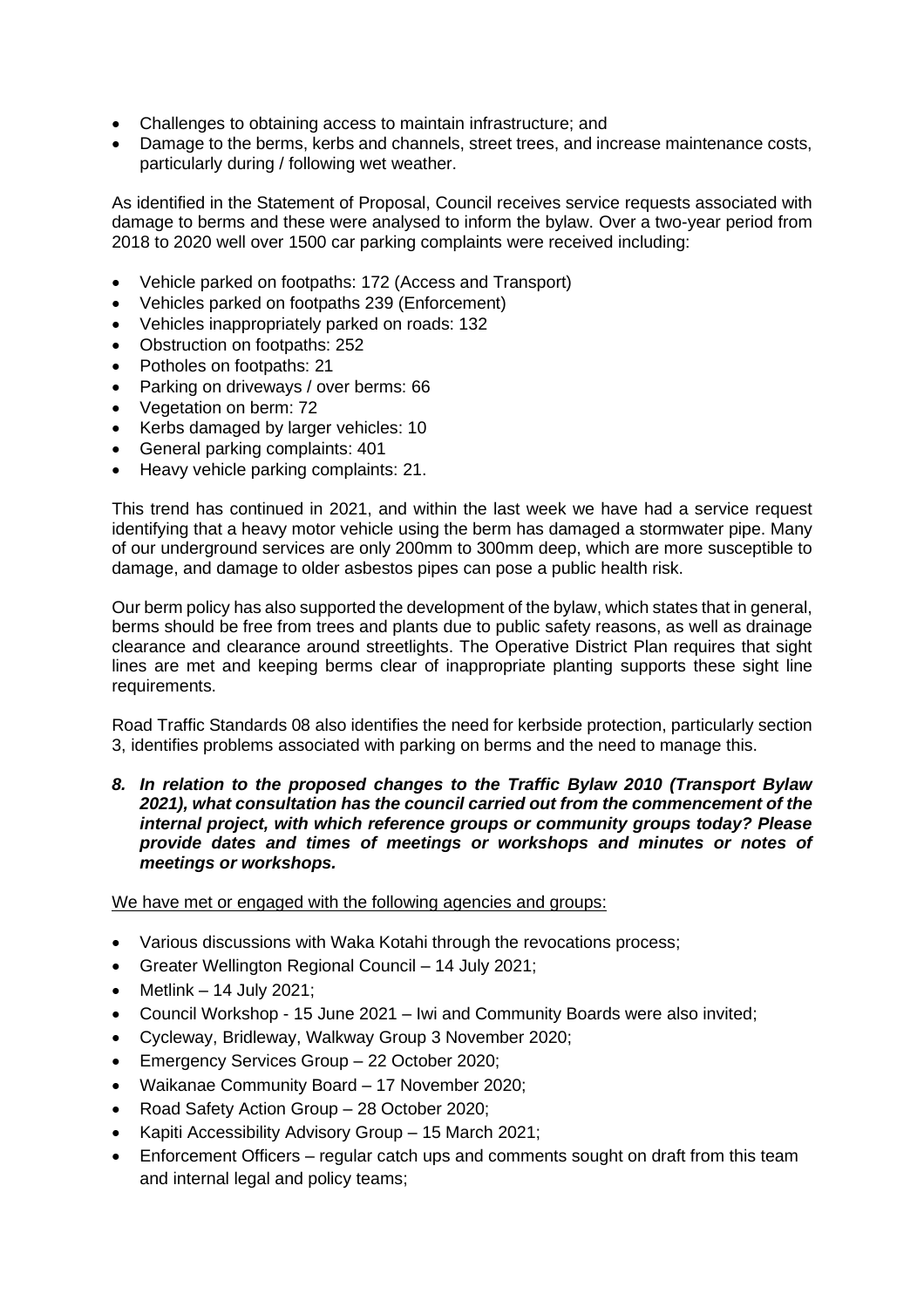- Kapiti Youth Council February 2021;
- Council 29 July 2021;
- Officers from other Road Controlling Authorities following a Ministry of Transport Parking / Bylaw Workshop – 24 June 2021.

## We are arranging meetings with:

• The Older Persons Council.

# As required by section 22AD of the Land Transport Act we have also sent the bylaw documents to:

- Porirua City Council 16 August 2021;
- Upper Hutt City Council 16 August 2021;
- Horowhenua Council 16 August 2021.

## As required by section 22AD of the Land Transport Act we will be sending documents to:

- The Police Commissioner: and
- Waka Kotahi New Zealand Transport Agency.

## Our formal consultation has started in accordance with the Special Consultative Procedures and includes:

- Public notices are in papers this week;
- Our website opened engagement 16 August 2021;
- Advertising on social media platforms; and
- Copies of all documents and submission forms in all contact centres, including libraries.

Documents will also be sent to the Minister of Transport.

*9. How does the draft proposed Transport Bylaw (2021) as tabled at the Council meeting on 29th July 2021, facilitate Innovating Streets for People in the long term? Link address: [https://www.nzta.govt.nz/roads-and-rail/innovating-streets/\]](https://www.nzta.govt.nz/roads-and-rail/innovating-streets/)*

It is considered that the Proposed Transport Bylaw 2021 Provides some flexibility in section 5. 15, 16, 20, 21 and 24 to make provision for projects such as those identified below, where the road controlling authority considers it is safe and appropriate to do so.

- Parklets. Low-risk, low-cost ways to create space for people;
- Events for re-imagining streets as public space. Pop-up events can be an effective way to try out a new street change;
- Paint-outs, channelising. Using a mix of cheap tools such as paint or planters to improve safety;
- Traffic restriction. Controlling vehicle speed and priority, or removing traffic, to improve walking and cycling safety;
- Reallocation of traffic lanes from vehicles to other uses. Reallocating street space to create social, economic and environmental benefits.